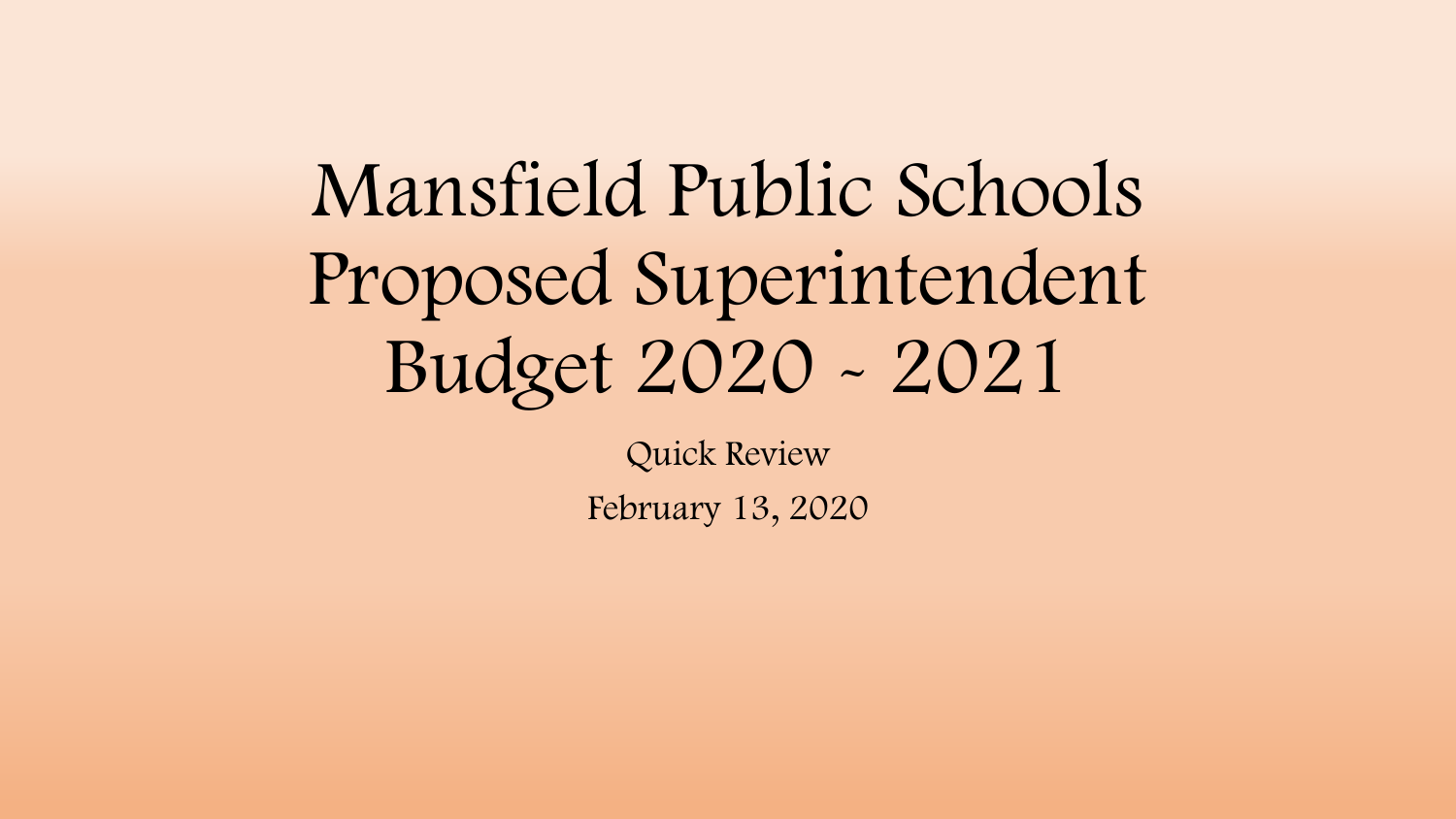# Proposed Budget 2020-2021



#### Major Cost Drivers Increases and Reductions:

- Obligated Salary Increases \$394,680
- Upgrade Human Resources/Financial Management System \$135,000
- Facility Repairs and Energy \$64,690
- Proposed Additional Staffing (Shared position) \$32,500
- Outside Evaluations \$25,000
- Shared IT & Financial Services \$20,950
- Employee Benefits (Health Ins./MERS) (\$337,300)
- Capital Transfer (\$200,000)
- Outplacement Tuition (\$175,000)
- Post-Employment Trust Fund (\$109,870)
- Early Retirement Reduction (\$65,630)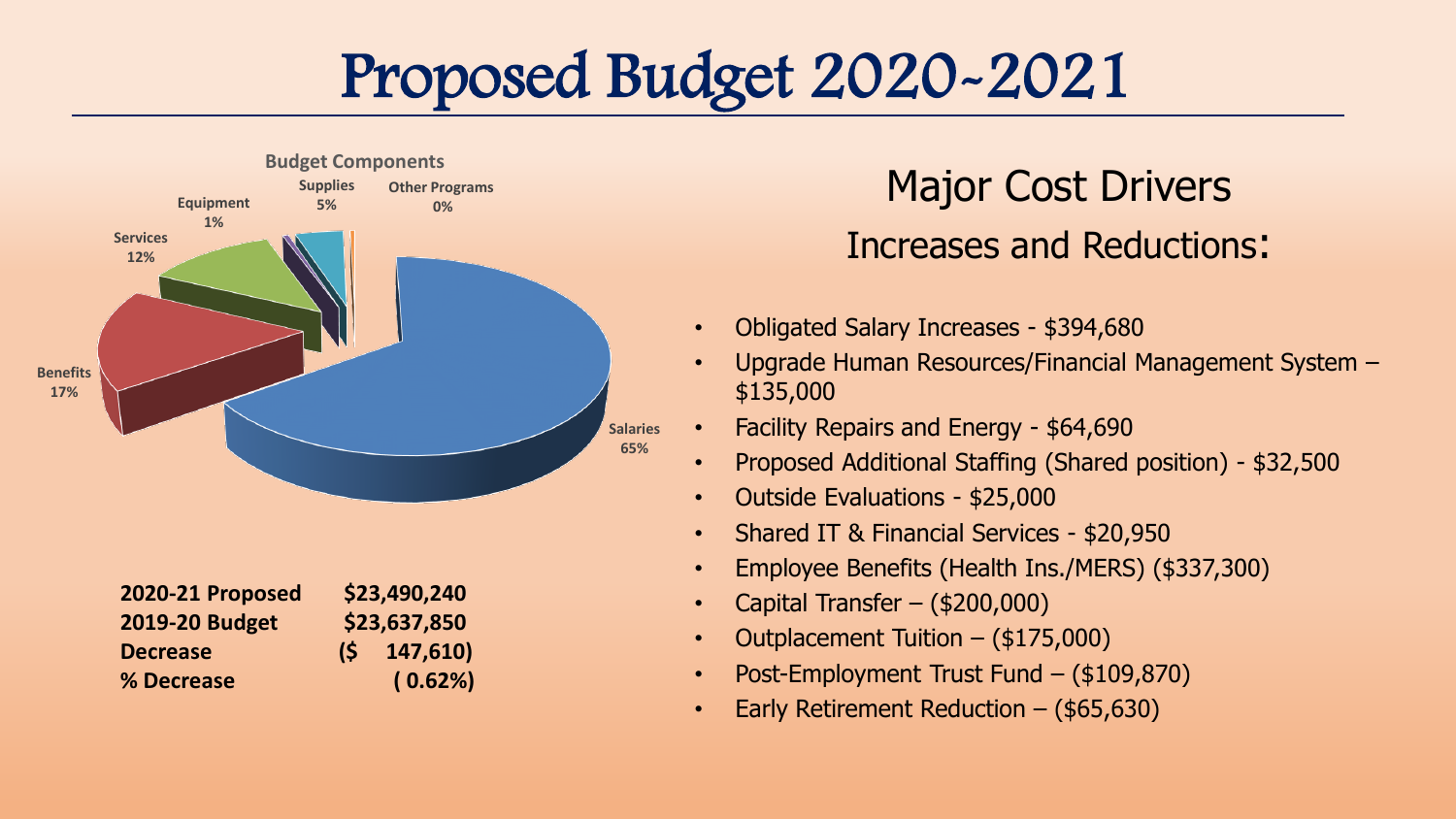# Proposed Staffing 2020-2021

- Reductions:
	- 1.0 Certified Elementary
- Additions:
	- .5 Communications Specialist
	- .2 Speech Language Clinician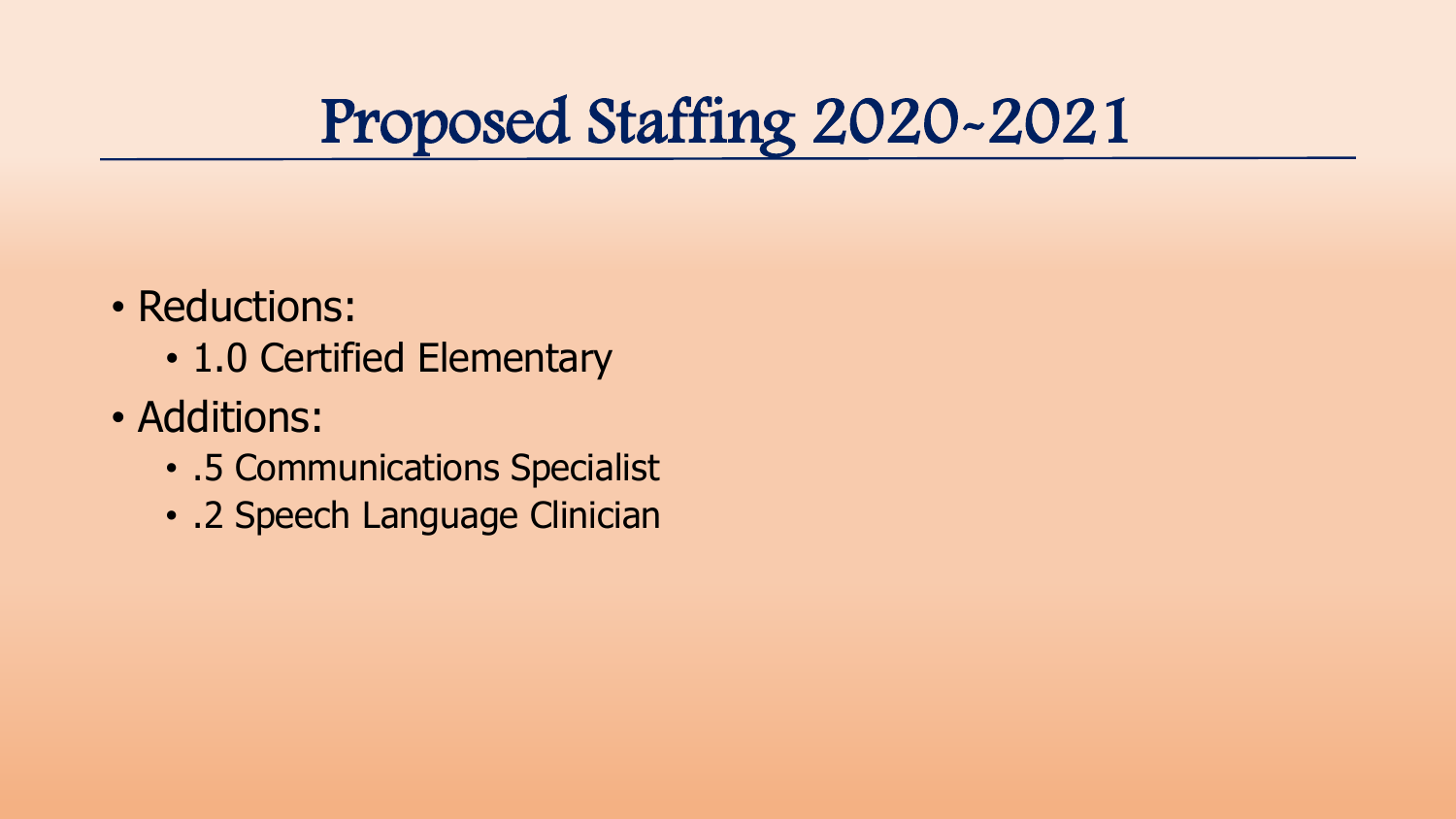

Proposed Budget:

- Allows for continuation of actions to address BOE Strategic Framework and fulfill vision of Mansfield Portrait of the Graduate.
- Provides resources to support ALL students.
- Maintains class size guidelines while responding to enrollment shifts.
- Adjusts budget across all accounts based on historical spending, projected enrollment, and identified future needs.
- Includes contingency for unexpected shifts in enrollment or student needs.
- Continues to advance professional learning with a focus on student centered instruction and 21st century skills.
- Supports needed replacement of financial management system.
- Continues to thoughtfully address building maintenance.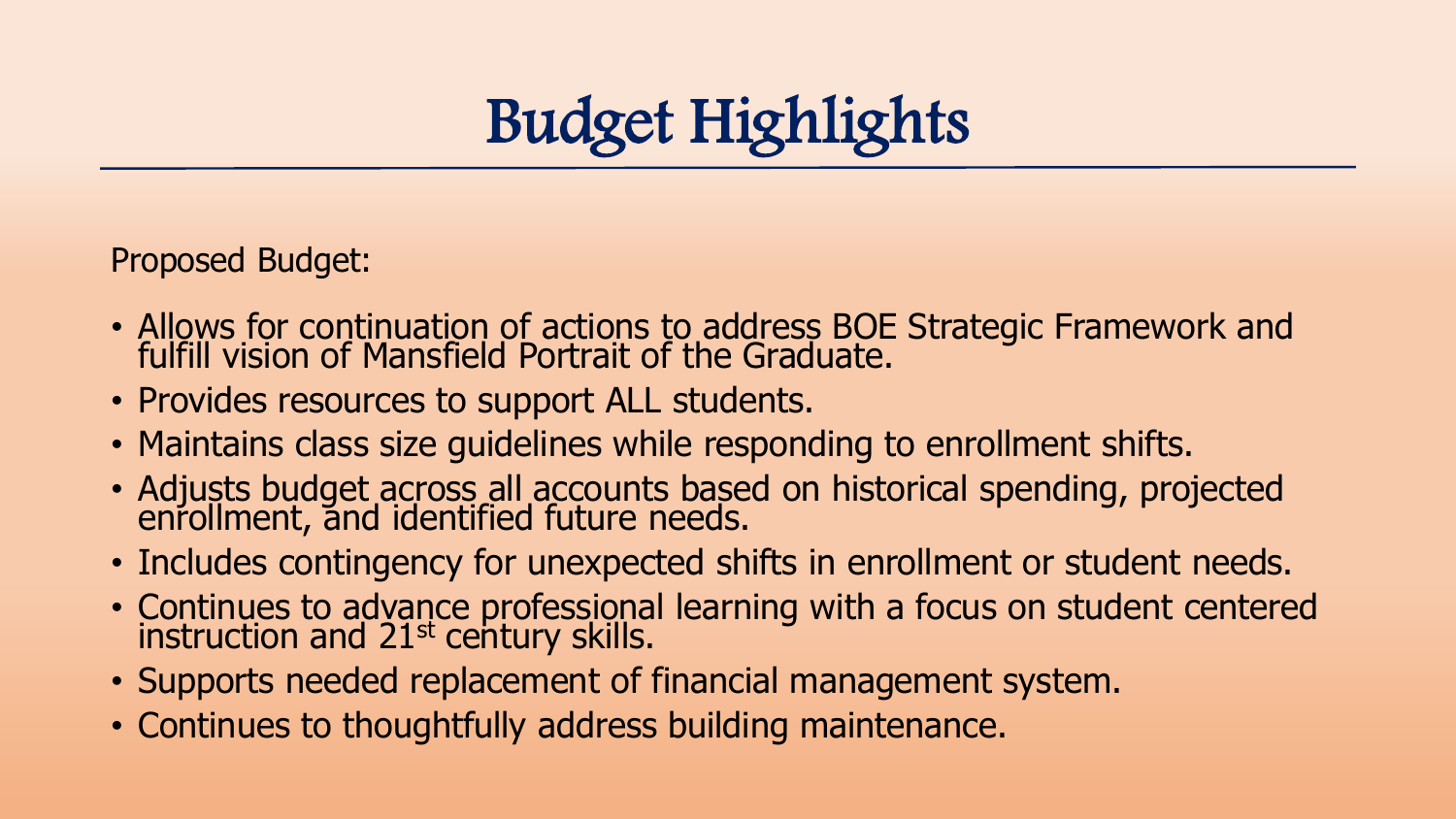# Budget History

| Year               | <b>Approved Budget</b> | % Incr/(Decr) |
|--------------------|------------------------|---------------|
| 2011-12            | \$20,588,160           | $0.00\%$      |
| 2012-13            | \$20,588,160           | $0.00\%$      |
| 2013-14            | \$20,688,160           | .49%          |
| 2014-15            | \$21,193,884           | 2.40%         |
| 2015-16            | \$22,022,750           | 3.90%         |
| 2016-17            | \$22,980,500           | 4.35%         |
| 2017-18            | \$22,460,160           | 2.09%         |
| 2018-19            | \$23,460,160           | $0.00\%$      |
| 2019-20            | \$23,637,850           | 0.80%         |
| 2020-21 (Proposed) | \$23,490,240           | $(0.62\%)$    |

- Average Budget Increase 2011-2020: 1.34%.
- Change in Enrollment 2011-2021 (projected): -210 students.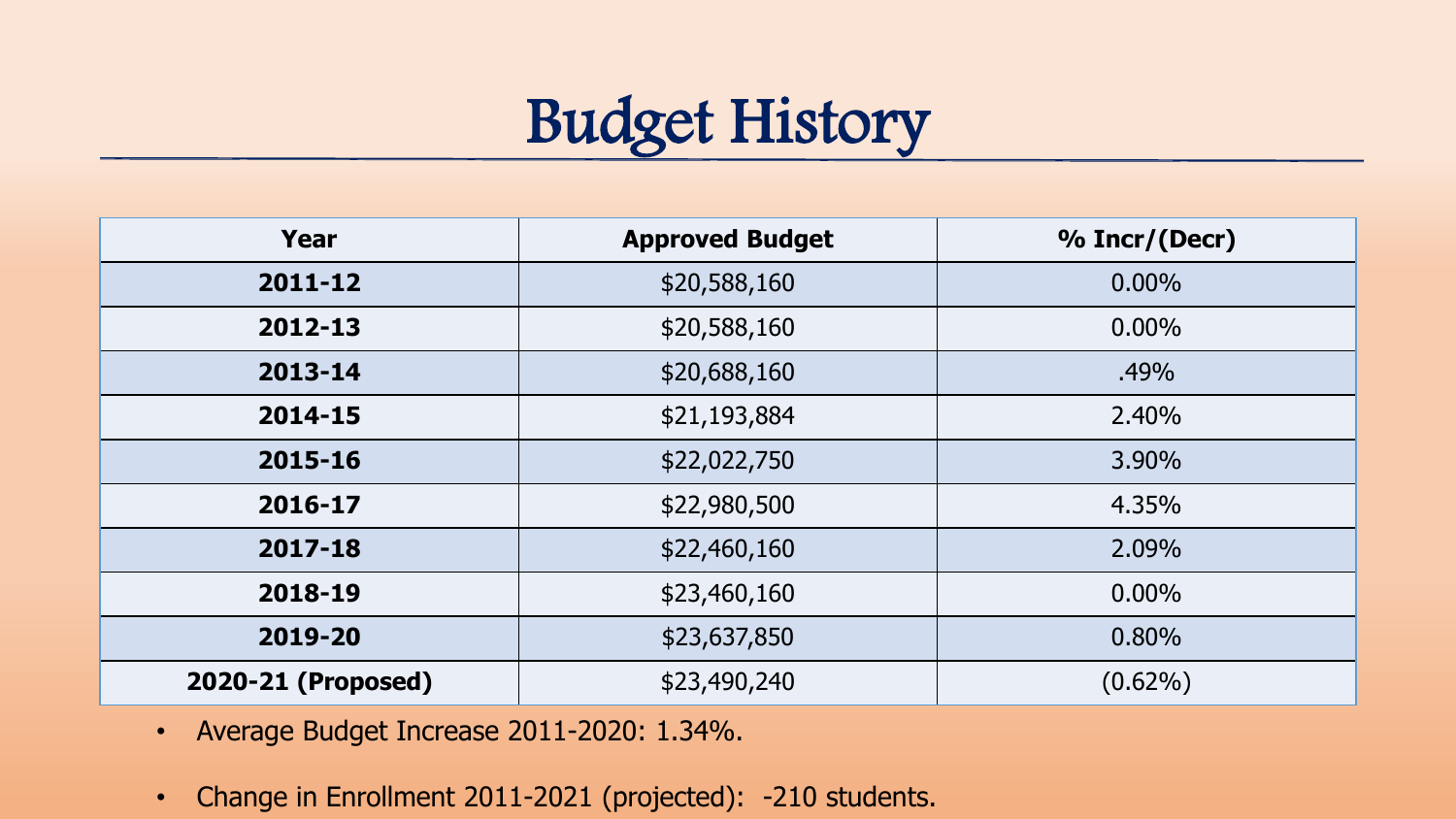#### Effect of Enrollment Reductions

| <b>Certified Staff Changes</b>     |                                     |        |
|------------------------------------|-------------------------------------|--------|
|                                    | <b>Classroom Teachers</b>           | (8.00) |
|                                    | <b>Special Services</b>             | (0.4)  |
|                                    | <b>Related Arts/World Languages</b> | (1.35) |
|                                    | <b>Total</b>                        | (9.75) |
| <b>Non-Certified Staff Changes</b> |                                     |        |
|                                    | Paraeducators                       | (4.00) |
|                                    | <b>Secretaries</b>                  | (2.00) |
|                                    | <b>Total</b>                        | (6.00) |
| <b>Enrollment</b>                  |                                     |        |
|                                    | 2016-17                             | 1214   |
|                                    | 2020-21                             | 1114   |
|                                    |                                     | (100)  |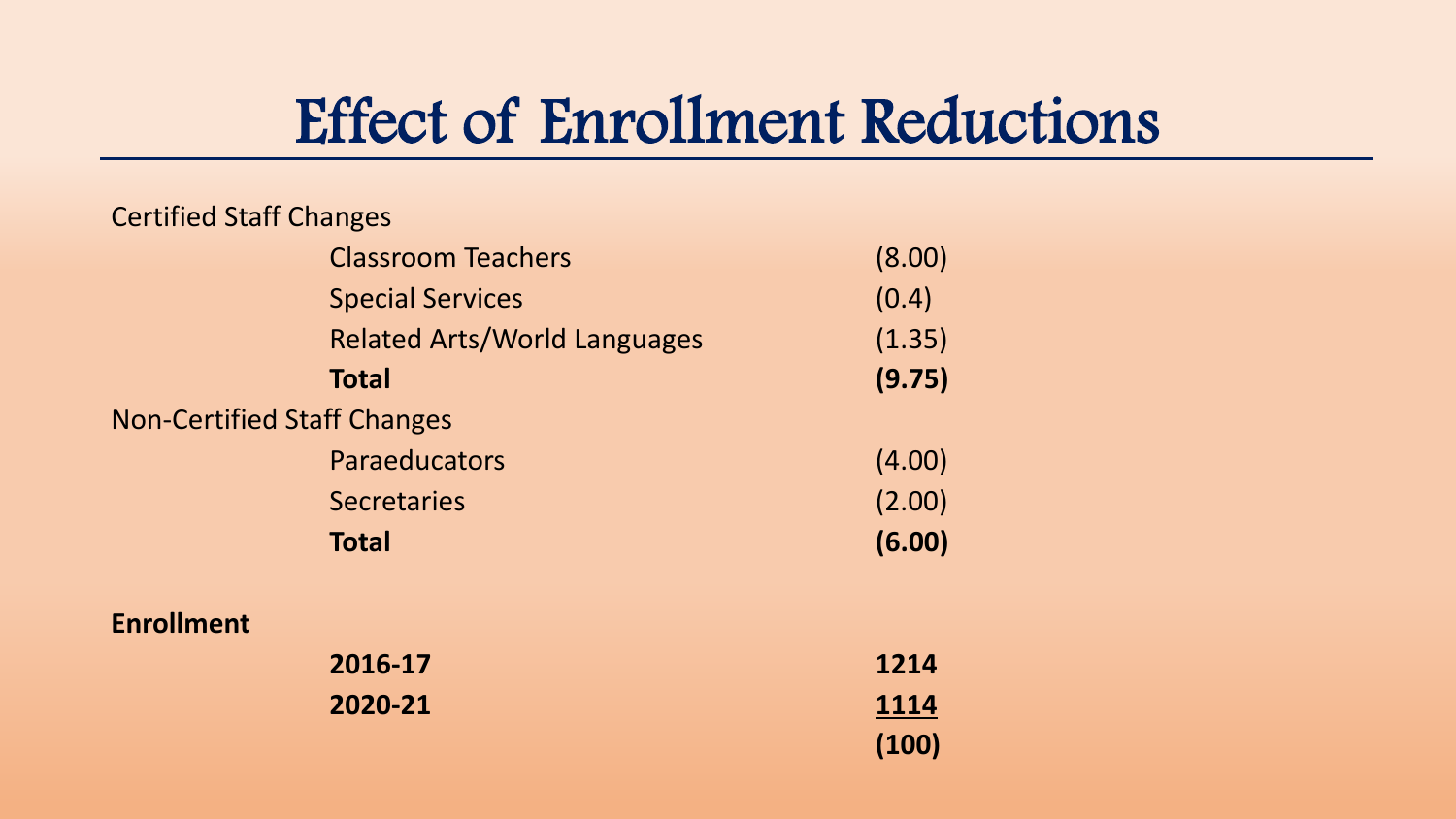# Effect of Changes to Health Insurance Benefit

| <b>Fiscal Year</b>              | <b>Expenditures</b> | <b>Change from Prior Year \$</b> | % Change   |
|---------------------------------|---------------------|----------------------------------|------------|
| 2016-17 Actual                  | \$3,501,550         | n/a                              | n/a        |
| 2017-18 Actual                  | \$3,412,970         | (588, 580)                       | (2.5%)     |
| 2018-19 Actual                  | \$3,444,710         | \$31,740                         | 0.9%       |
| 2019-20 Budget                  | \$3,150,830         | (5293,880)                       | (8.5%)     |
| 2020-21 Proposed                | \$2,685,410         | (5465, 420)                      | $(14.8\%)$ |
| <b>Total Change 2017 - 2021</b> |                     | ( \$816, 140)                    | (23.3%)    |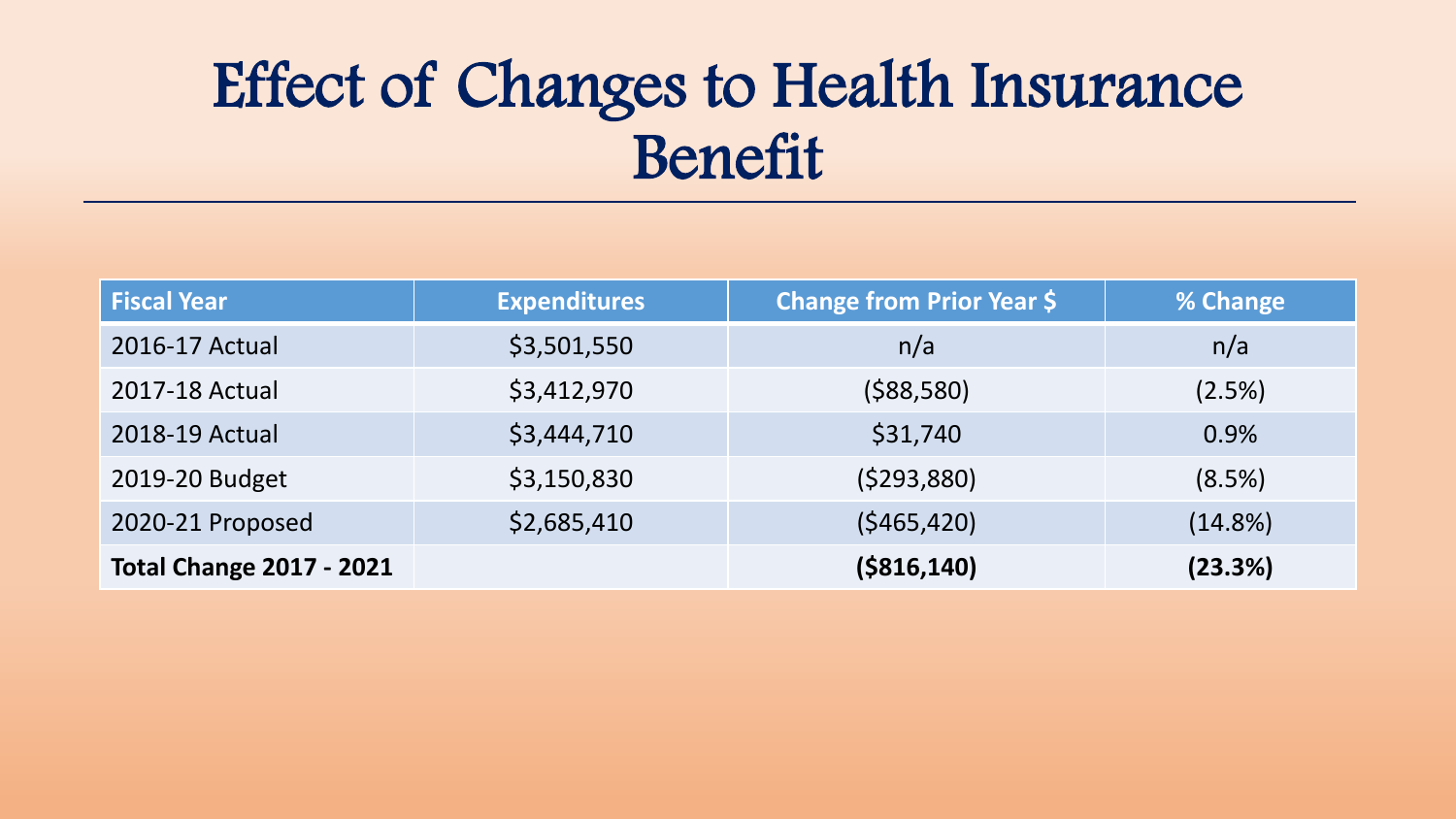# Percentage of Budget Allocated to Special Education

| <b>School Year</b> | <b>Percent</b> |
|--------------------|----------------|
| 2016-17            | 13.1%          |
| 2017-18            | 12.9%          |
| 2018-19            | 13.2%          |
| 2019-20            | 13.6%          |
| 2020-21 (Proposed) | 12.9%          |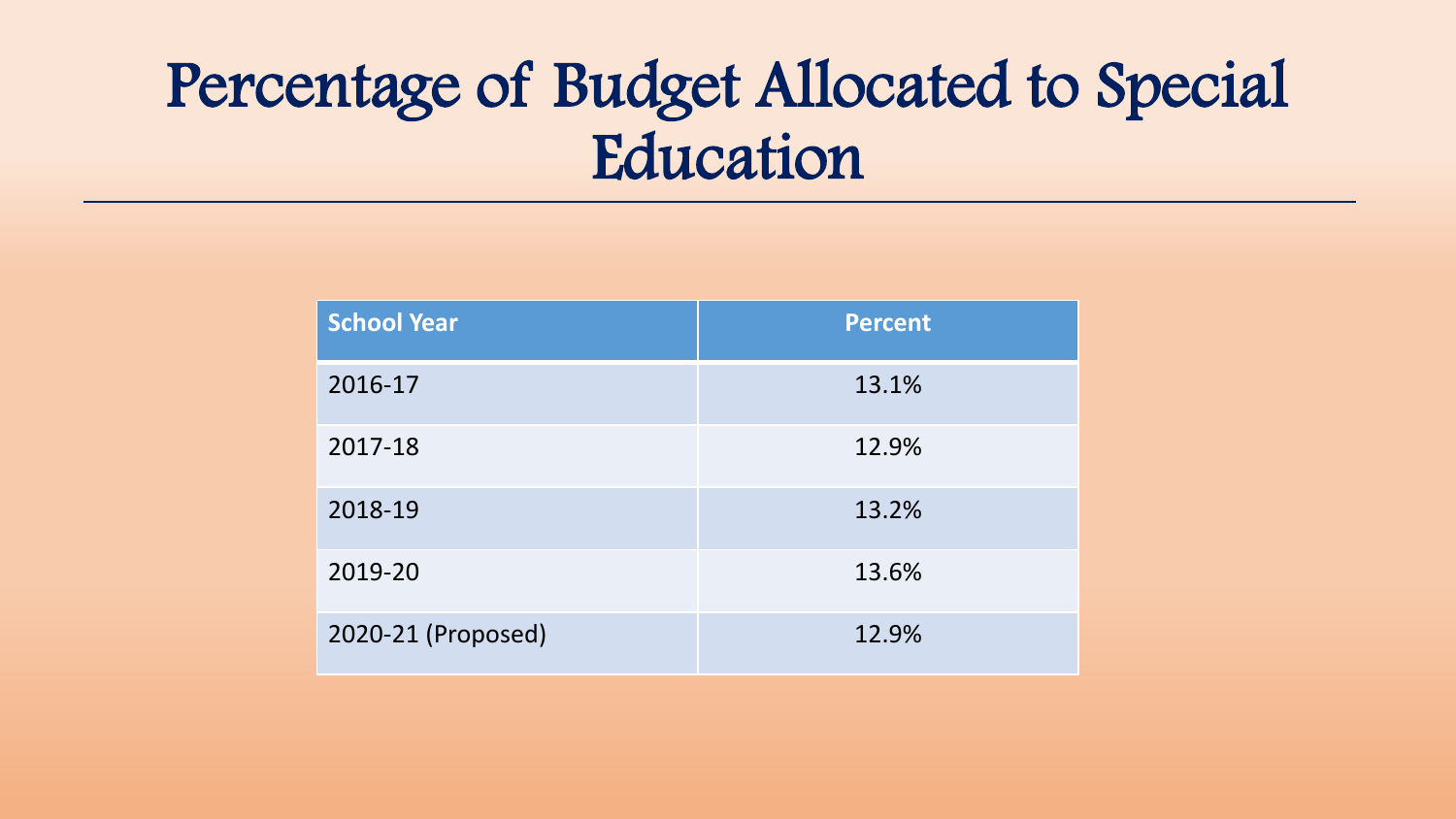### Minimum Budget Requirement (MBR)

Superintendent's Proposed Budget – reduction of \$147,610

Anticipate slight reduction in Mansfield's share of Region 19 budget

Combined estimated reduction in Mansfield's education budgets approximately \$150,000

Will we meet the Minimum Budget Requirement? Yes